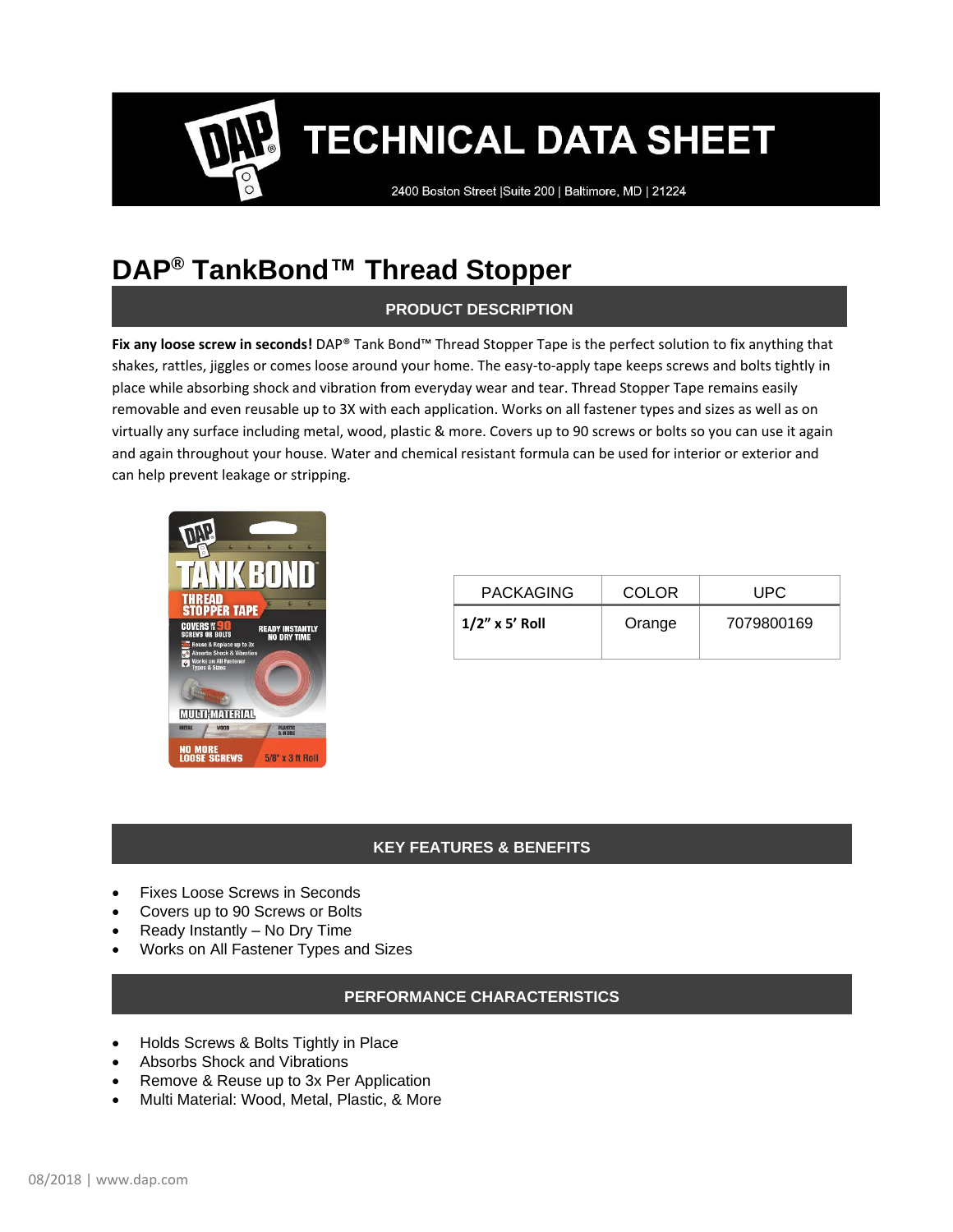2400 Boston Street | Suite 200 | Baltimore, MD | 21224

- Water-Resistant
- Chemical-Resistant
- Corrosion-Resistant
- Interior / Exterior Use
- 5 Year Shelf Life
- Minimizes Stripping of Fastener Threads
- Prevents Leakage

#### **SUGGESTED USES**

Can be used to secure screws and bolts and prevent fastener from loosening, even under ? vibration.

- Ideal for use in applications such as:
	- o Door Handles, Knobs and Hinges
	- o Cabinet Hardware
	- o Furniture Assembly & Repair
	- o Building Projects
	- o Construction Fasteners
	- o Automotive Maintenance
	- o Motorcycle and Bicycle Maintenance
	- o Lawn Care Equipment
	- o Appliances
	- o PVC Projects and Assemblies
	- o DIY Projects
- Ideal for adhering to virtually any surface including:
	- o Metal
	- o Wood
	- o Plastic & More

#### **APPLICATION**

#### **Surface Preparation:**

1. Ensure parts are clean, dry and free from all foreign materials.

#### **Application:**

1. Separate end of tape from Press end of tape into threads of fastener and hold while pulling remaining tape to stretch slightly.

2. Wrap Thread Stopper Tape tightly around fastener 1 ½ to 2 revolutions at area of engagement stretching tape as you wrap.

3. Press and hold tape against threads on desired end spot and tear remainder of tape away. Press any excess down tightly against fastener.

4. Install screw or bolt back tightly into place. Scrape away any excess or squeeze out.

Note: It is recommended that DAP Tank Bond Thread Stopper Tape be tested in the application for which it is to be used.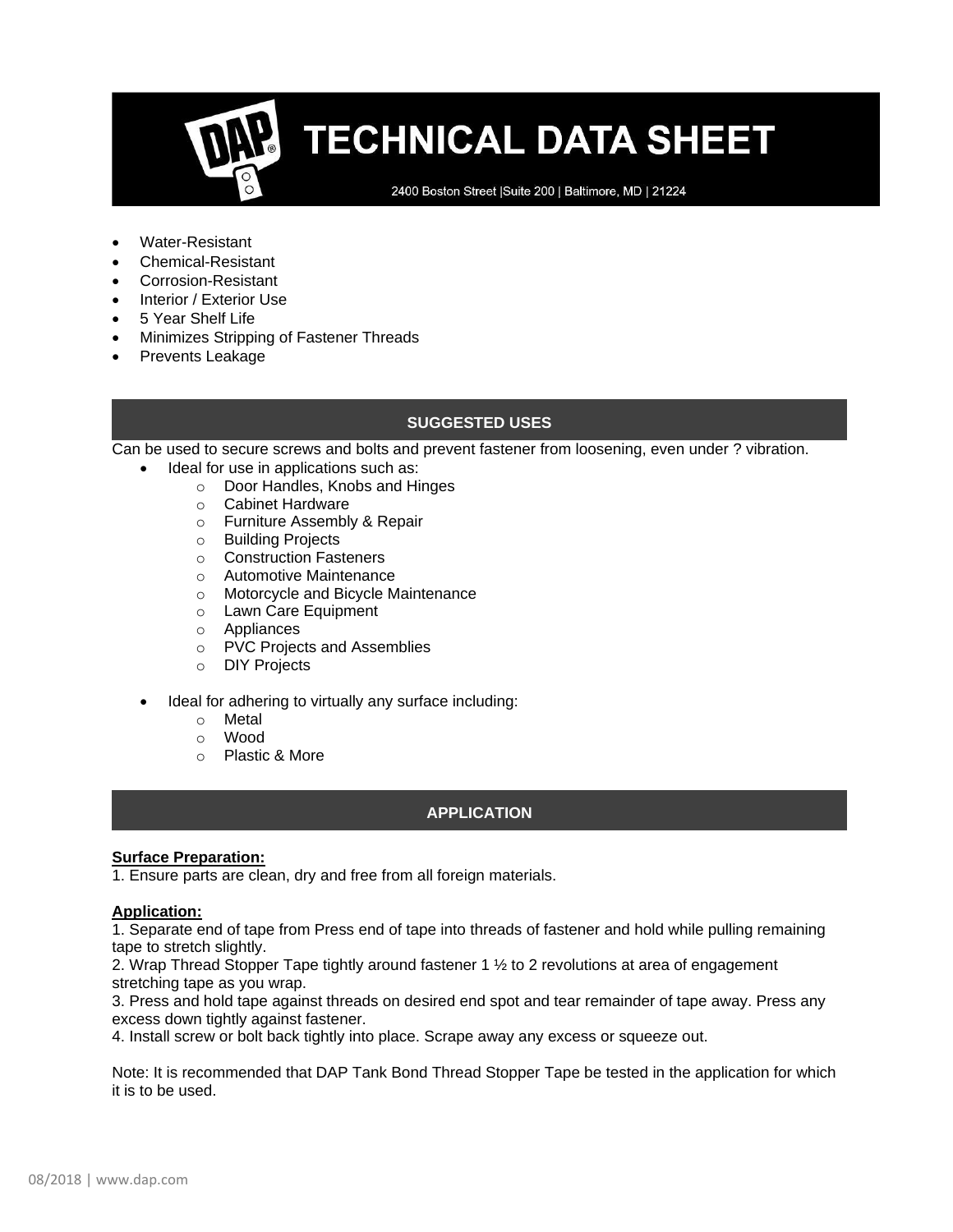2400 Boston Street | Suite 200 | Baltimore, MD | 21224

#### **TYPICAL PHYSICAL & CHEMICAL PROPERTIES**

| Adhesive Base:                        | Acrylic Polymer                                            |
|---------------------------------------|------------------------------------------------------------|
| Consistency:                          | Solid                                                      |
| Color:                                | Orange                                                     |
| Non-Volatiles:                        | 84.5%                                                      |
| Flash Point:                          | 505 °F (263 °C)                                            |
| Weight/Gal:                           | 9.47                                                       |
| <b>Application Temperature Range:</b> | $0^\circ$ F to 120 $^\circ$ F                              |
| Service Temperature Range:            | $-65^{\circ}$ F to $165^{\circ}$ F                         |
| Full Cure (for assembly):             | No dry time                                                |
| Shelf Life:                           | 5 Years                                                    |
| <b>Film Thickness</b>                 | 5.3 mil $(\pm 0.3$ mil)                                    |
| Recommended Thread Fill               | 25-50% of the thread root area                             |
| <b>Chemical Resistance</b>            | Resistant to many common solvents                          |
| <b>Corrosion Resistance</b>           | Resistant to acid/alkali and acts as a corrosion barrier   |
| Prevailing On Torque                  | Moderate                                                   |
| <b>Breakaway Torque</b>               | No distinct breakaway; Slow release as cold material flows |
| <b>Prevailing Off Torque</b>          | Continued constant resistance during removal               |
| Reusability                           | Up to 3X per application                                   |
| <b>Lead Thread Requirement</b>        | None                                                       |

#### **CLEAN UP & STORAGE**

To remove from threads, scrape or brush away with a wire brush. Store in original package in a cool dry place and be sure to wash hands with soap and warm water after use.

#### **SAFETY**

See product label or Safety Data Sheet (SDS) for health and safety information. You can request an SDS by visiting our website at **[dap.com](http://dap.com/)**. or calling 888-DAP-TIPS.

#### **WARRANTY**